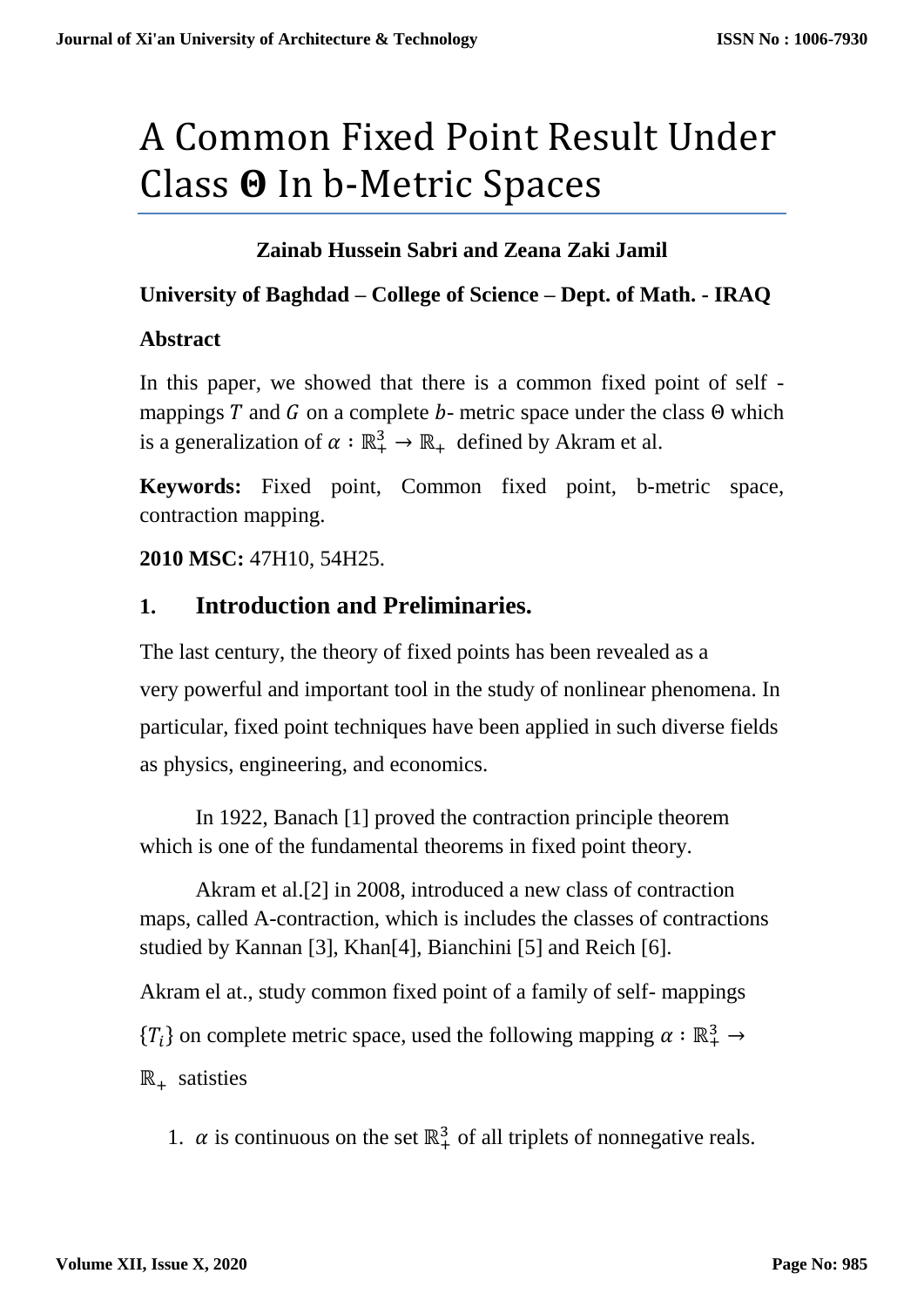2.  $a \leq kb$  for some  $k \in [0,1)$  whenever  $a \leq \alpha(a, b, b)$  or  $a \leq$ 

 $\alpha(b, a, b)$  or  $a \leq \alpha(b, b, a)$  for all a, b with the following kinds of contraction mapping

$$
\varphi\big(T_ix,T_jy\big)\leq \alpha\big(\rho(x,y),\rho(x,T_ix),\rho\big(y,T_jy\big)\big)
$$

for all  $x, y \in X$ .

Bakhtin [7] and Czerwik [8] introduce a  $b$  –metric space, many researcher presented generalization argued the Banach's contraction principle theorem in a  $b$  –metric space. Kir [9], Boriceanu [10], and. Krik [11]

Definition 1.1 [7],[8]:

Let X be a nonempty set and  $s \geq 1$  be a given real number. A function  $d: X \times X \to \mathbb{R}_+ = [0, \infty)$  is a  $b$  –metric on X, if for all  $x, y, z \in X$ , the following conditions hold:

\n- 1. 
$$
d(x, y) = 0
$$
 if and only if  $x = y$ ,
\n- 2.  $d(x, y) = d(y, x)$ ,
\n- 3.  $d(x, z) \leq s[d(x, y) + d(y, z)]$ , (*b* –triangular inequality).
\n

In this case, the triple  $(X, d, s)$  is called a  $b$  –metric space

When  $s = 1$ , b-metric space is metric space while the converse is false e.g. [8],

The space  $l_p(0 < p < 1)$ ,

$$
l_p = \left\{ \{x_n\} : x_n \in \mathbb{R}, \sum_{n=1}^{\infty} |x_n|^p < \infty \right\},\
$$

together with the function  $d: l_p \times l_p \to \mathbb{R}_+$ 

$$
d(x,y) = \left[\sum_{n=1}^{\infty} |x_n - y_n|^p\right]^{\frac{1}{p}},
$$

where  $x = \{x_n\}$ ,  $y = \{y_n\}$  in  $l_p$  and  $s = 2$ 1  $\overline{p}$  is a *b* –matric space.

#### **Volume XII, Issue X, 2020**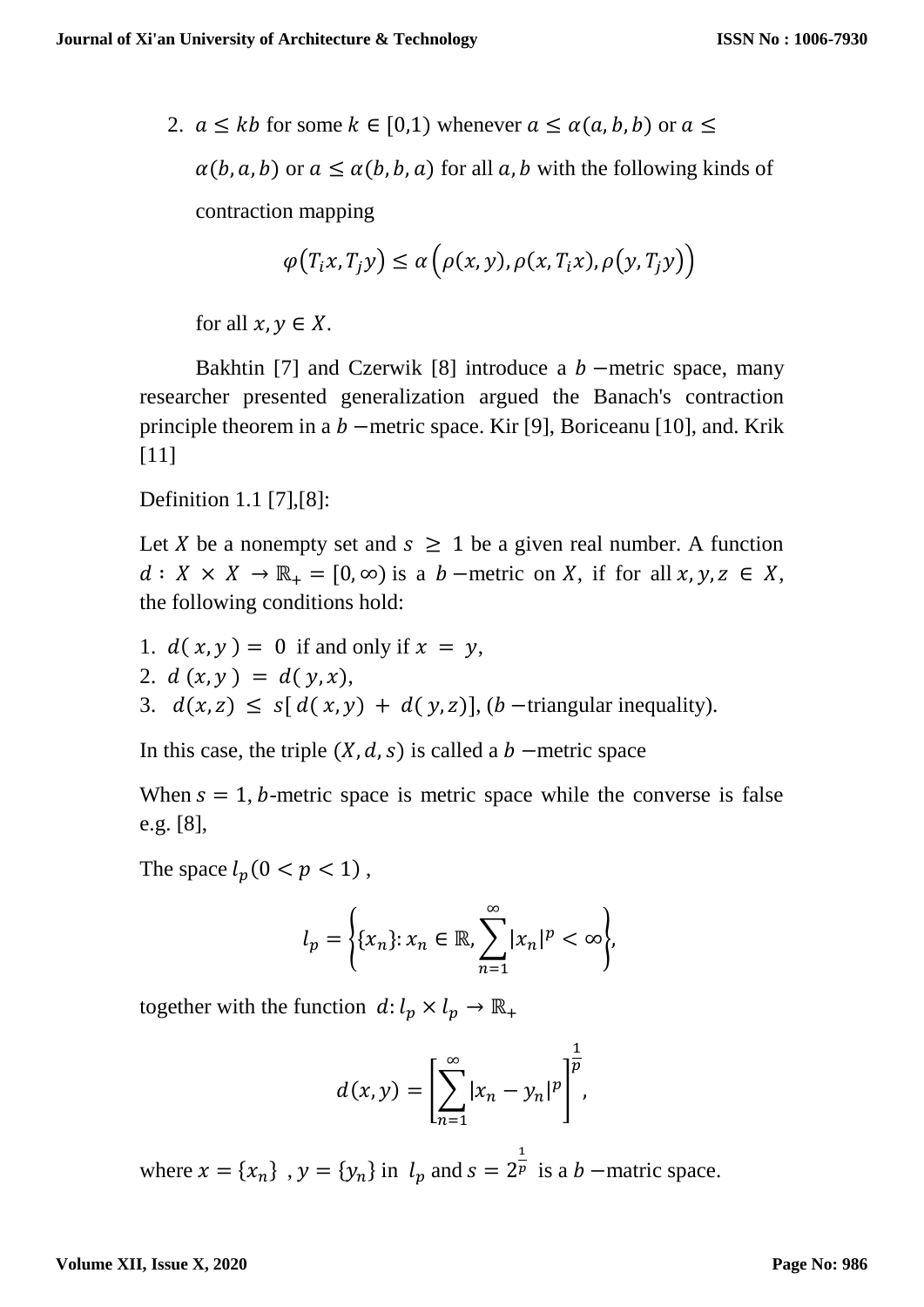Thus the concept of a  $b$  –matric space is wider than the concept of a matric space.

Boriceanu et al [12] presented the concept of the complete  $b$  –matric space.

**Definition 1.2** [12]: Let  $(X, d, s)$  be a *b*-metric space and  $\{x_n\}$  is a sequence in  $X$ . Then

- *1)*  $\{x_n\}$  is called *b*-convergent (for simplicity we call it convergent) if there exists  $x \in X$  such that  $d(x_n, x) \to 0$  as  $n \to \infty$ , we write  $\lim_{n\to\infty} x_n = x$ :
- 2)  $\{x_n\}$  is called *b*-Cauchy (for simplicity we call it Cauchy) if  $d(x_n, x_m) \to 0$  as  $n, m \to \infty$ .
- 3) A *b*-metric space  $(X, d, s)$  is said to be a *b* complete *b*-metric space (for simplicity we call it complete *b*-metric space) if every Cauchy sequence in  $X$  is convergent.

## **2 The Main Result.**

In this section we show that there is a common fixed point of self -

mappings  $T$  and  $G$  on a complete  $b$ - metric space under iteration define

as: let  $x_0 \in X$ ,

$$
x_1 = Gx_0, x_{2n+1} = Gx_{2n}, x_{2n} = Tx_{2n-1}
$$
 (1)

For all  $n \in \mathbb{N}$ , where T and G self -mapping onto a set X, and the class  $\Theta$ which is a generalization of  $\alpha : \mathbb{R}^3_+ \to \mathbb{R}_+$  defined as

# **Definition (2.1):**

Let  $\Theta$  be a class of all mappings define as  $\theta: \mathbb{R}^6_+ \to \mathbb{R}_+$  satisfying the conditions:

- 1.  $\theta$  is a continuous for each coordinate.
- 2. For all  $a, b \in \mathbb{R}_+$ , if  $a \leq \max \{$  $\theta$ (a, b, b, b, b, b),  $\theta$ (b, a, b, b, b, b),  $\theta(b, b, a, b, b, b)$  $\left\{ \right. ,$ then  $a \leq cb$  for some  $c \in [0,1)$ .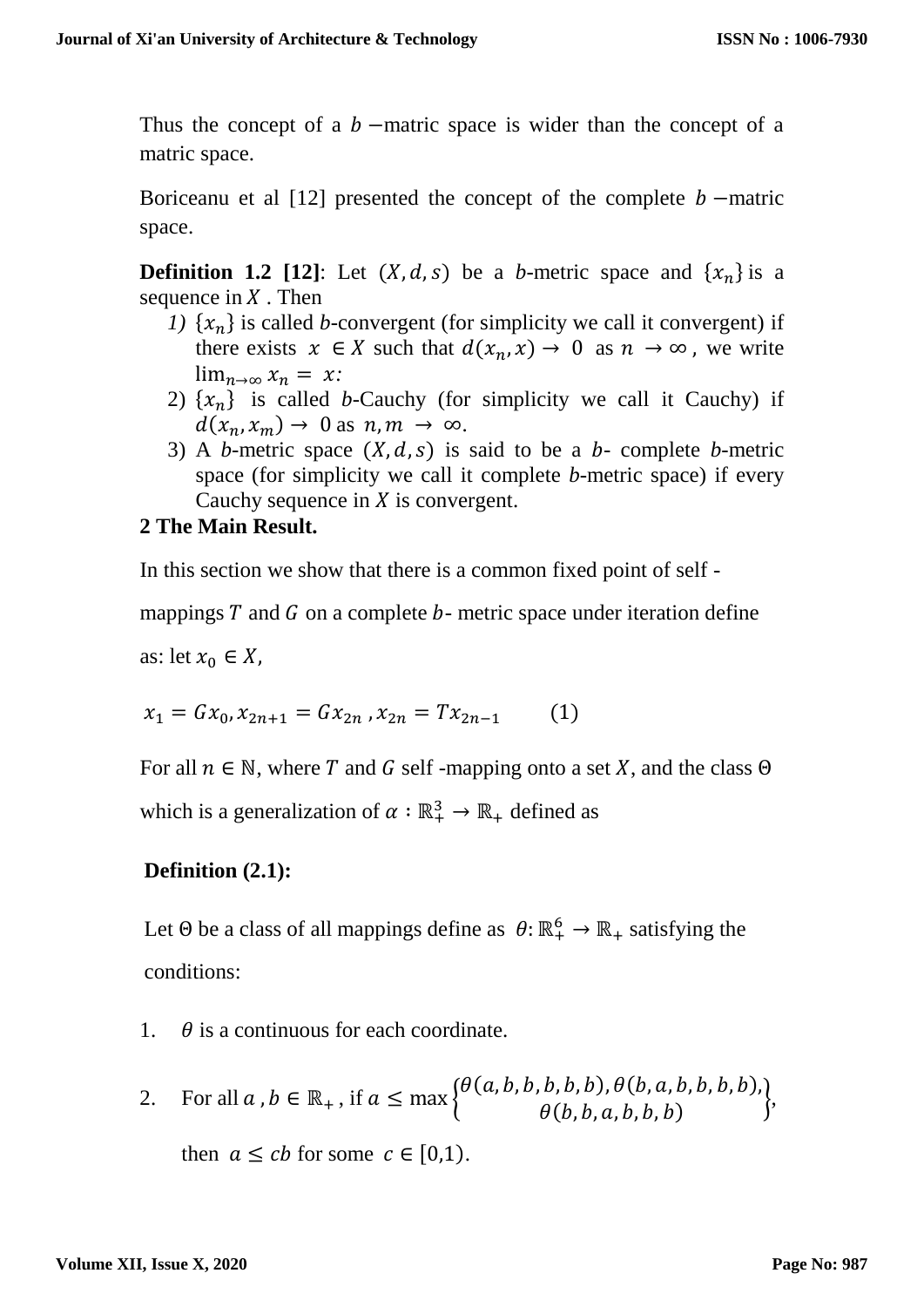## **Proposition (2.2):**

Let  $(X, d, s)$  be a complete  $b$  –metric space and  $G, T: X \rightarrow X$  be mappings satisfying the condition:

$$
d(Gx, TGy)
$$
  
\n
$$
\leq \theta \left( \frac{d(x, Gx), d(Gy, TGy), d(x, Gy), d(y, Gy)}{d(Gy, TGy) - sd(y, TGy)} \frac{d(y, TGy) - sd(Gy, TGy)}{s} \right)
$$
 (2)

for all  $x, y \in X$  and  $\theta \in \Theta$  with  $c \in [0,1)$  where  $sc \neq 1$ . Then a sequence  $\{x_n\}$  in X is convergent.

Moreover, if  $\lim_{n\to\infty} x_n = x$ , is a common fixed point of G and T, then it is unique.

# **Proof:**

Let  $x_0 \in X$  define a sequence  $\{x_n\}$  in X as (1) and by condition (2) we get:

$$
d(x_{2n+1}, x_{2n+2}) = d(Gx_{2n}, TGx_{2n})
$$

$$
\leq \theta \left( \frac{d(x_{2n},Gx_{2n}), d(Gx_{2n},TGx_{2n}),}{d(x_{2n},Gx_{2n}), d(x_{2n},Gx_{2n}),} \right) \\ \leq \theta \left( \frac{d(Gx_{2n},TGx_{2n}) - sd(x_{2n},TGx_{2n})}{s}, \frac{d(x_{2n},TGx_{2n}) - sd(Gx_{2n},TGx_{2n})}{s} \right)
$$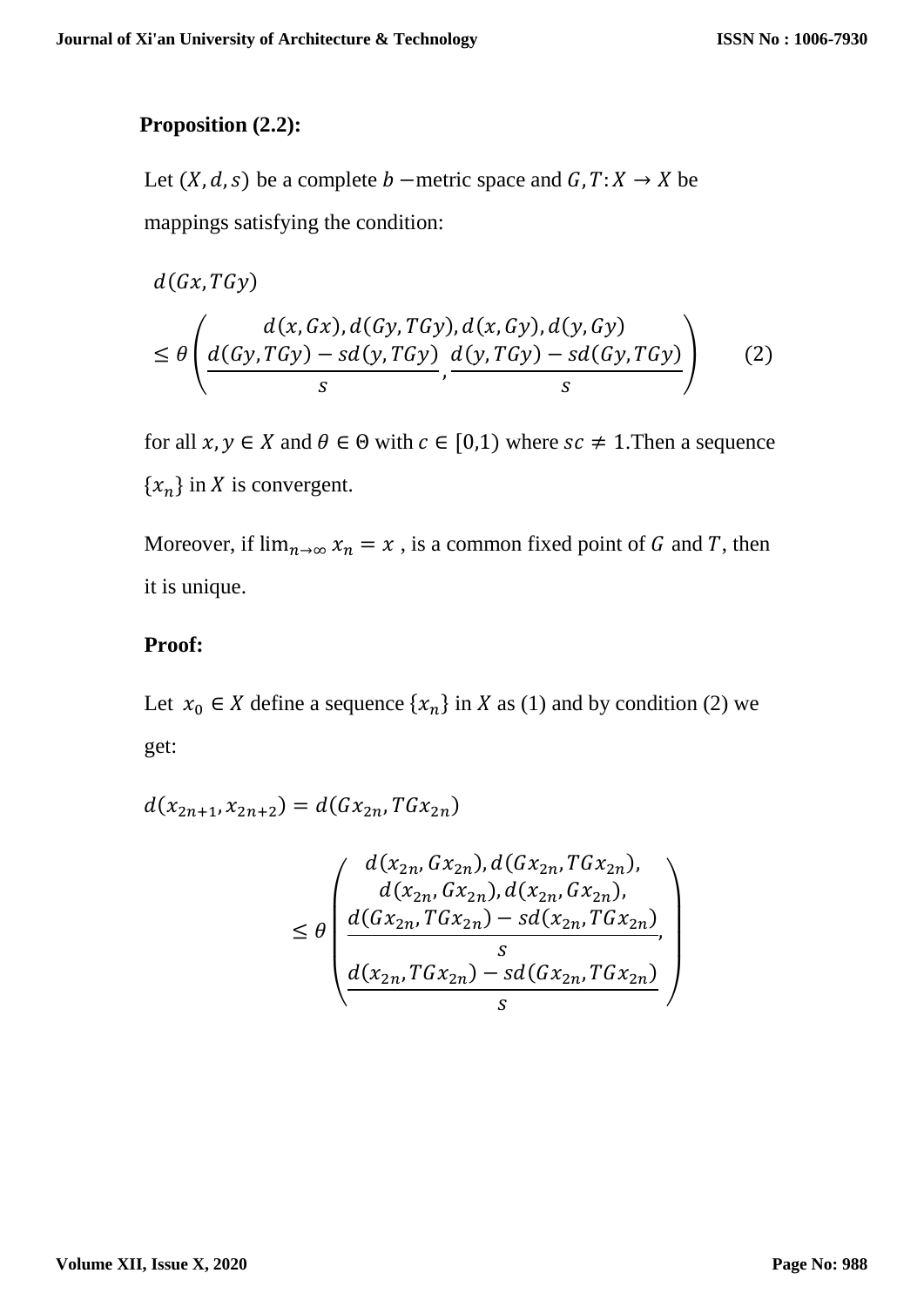)

$$
= \theta \begin{pmatrix} d(x_{2n}, x_{2n+1}), d(x_{2n+1}, x_{2n+2}), \\ d(x_{2n}, x_{2n+1}), d(x_{2n}, x_{2n+1}), \\ \frac{d(x_{2n+1}, x_{2n+2}) - sd(x_{2n}, x_{2n+2})}{s}, \\ \frac{d(x_{2n}, x_{2n+2}) - sd(x_{2n+1}, x_{2n+2})}{s} \end{pmatrix},
$$
  

$$
\leq \theta \begin{pmatrix} d(x_{2n}, x_{2n+1}), d(x_{2n+1}, x_{2n+2}), d(x_{2n}, x_{2n+1}), \\ d(x_{2n}, x_{2n+1}), d(x_{2n}, x_{2n+1}), d(x_{2n}, x_{2n+1}) \end{pmatrix}
$$

Thus, by the hypothesis, there is  $c \in [0,1)$  which  $sc \neq 1$  such that

$$
d(x_{2n+1}, x_{2n+2}) \le cd(x_{2n}, x_{2n+1}) \le c^2 d(x_{2n-1}, x_{2n}).
$$

In general, we get  $d(x_n, x_{n+1}) \le c^n d(x_0, x_1)$  for all  $n \in \mathbb{N}_0$ 

Take  $n \to \infty$ , we have  $d(x_n, x_{n+1}) \to 0$ .

Now, to show that,  $\{x_n\}$  is a Cauchy sequence in X, let  $m, n > 0$  with  $m > n$ . By *b*-triangle inequality

$$
d(x_n, x_m) \le \sum_{k=1}^{\infty} s^k d(x_{n+k-1}, x_{n+k})
$$

Since  $sc \neq 1$ , then, if  $sc < 1$  and by geometric infinite series

$$
d(x_n, x_m) \le \sum_{k=1}^{\infty} s^k d(x_{n+k-1}, x_{n+k}) \le sc^n d(x_0, x_1) \sum_{k=0}^{\infty} (sc)^k
$$
  
= 
$$
\frac{sc^n}{1 - sc} d(x_0, x_1)
$$

As  $n, m \to \infty$ ,  $d(x_n, x_m) \to 0$ .

While if  $\mathit{sc}$  > 1 thus by geometric finite series,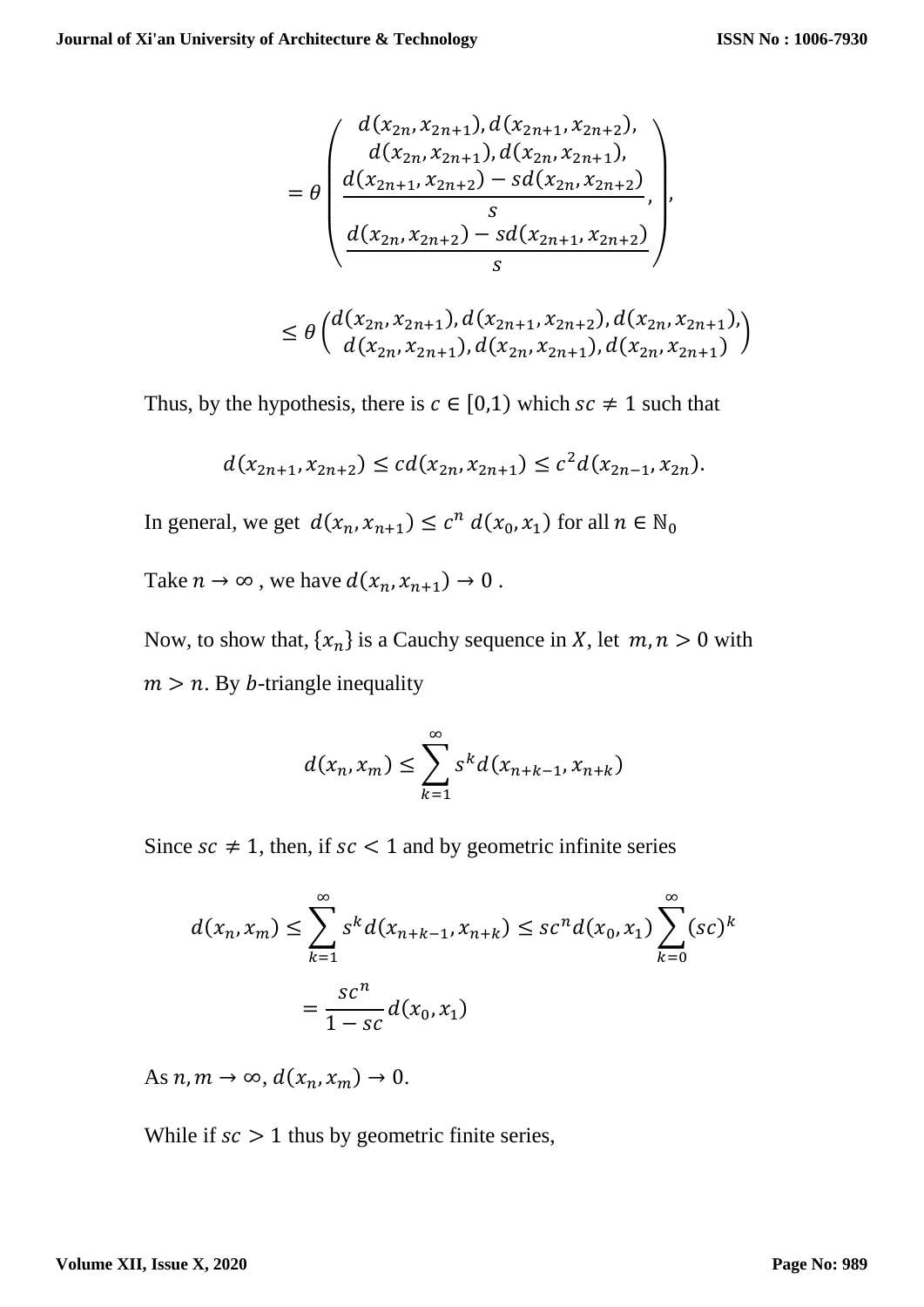$$
d(x_n, x_{n+m}) \le \sum_{k=1}^m s^k d(x_{n+k-1}, x_{n+k})
$$
  

$$
\le sc^n d(x_0, x_1) \sum_{i=0}^{m-1} (sc)^i
$$
  

$$
= sc^n d(x_0, x_1) \left[ \frac{1 - (sc)^m}{1 - sc} \right]
$$
  

$$
\le sc^n d(x_0, x_1)
$$

Then by taking  $n, m \to \infty$ ,  $d(x_n, x_m) \to 0$ .

Hence  $\{x_n\}_{n=0}^{\infty}$  is a Cauchy sequence in X. Therefor  $\{x_n\}$  is convergent to a limit point, say  $x$  in X, thanks to the complete of  $X$ .

Moreover, if x is a common fixed point of T and G, then x is unique, indeed, let y be another fixed point of G and T, then  $T G y = y$  so that

$$
d(x,y) = d(Gx, T Gy) \le
$$
  
\n
$$
\theta\left(\frac{d(x, Gx), d(Gy, T Gy), d(x, Gy), d(y, Gy)}{\frac{d(Gy, T Gy) - sd(y, T Gy)}{s}, \frac{d(y, T Gy) - sd(Gy, T Gy)}{s}}\right) \leq \theta(0,0, d(x,y), 0, 0, 0).
$$

Hence, by Definition (1.1, part (2)),  $x = y$ 

A critical open question under which conditions the limit point of the sequence,  $\{x_n\}$  define on proposition (2.2), is a common fixed point of  $T$  and  $G$  ?

Perhaps the following propositions are partial answers. First when the bmetric is continuous for one coordinate, and second if  $\theta$  multiplies by  $\frac{1}{s}$ .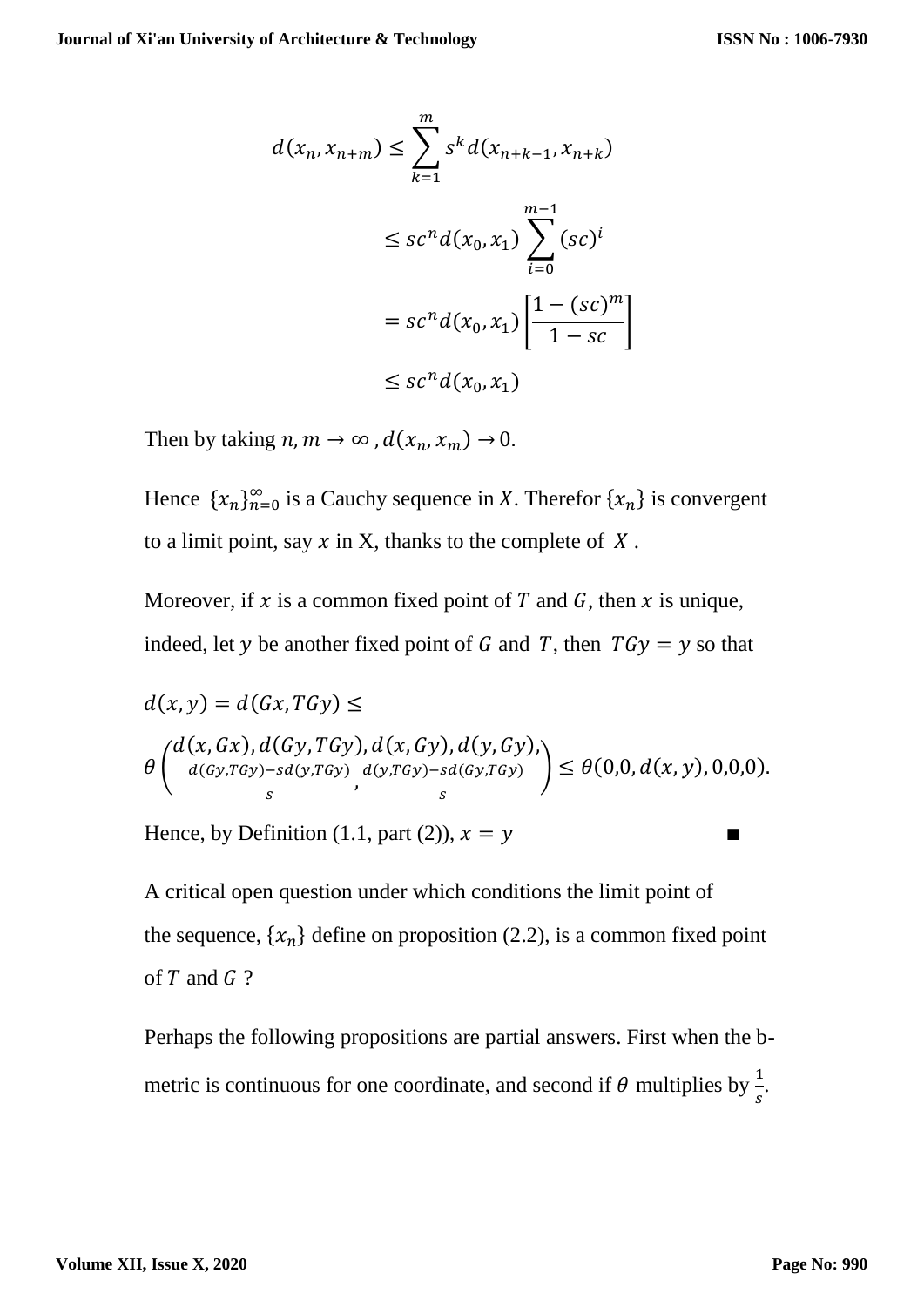#### **Proposition (2.3):**

Let  $(X, d, s)$  be a complete  $b$  –metric space and let  $G, T: X \rightarrow X$  be mappings satisfying the condition:

$$
d(Gx, TGy)
$$
  
\n
$$
\leq \theta \left( \frac{d(x, Gx), d(Gy, TGy), d(x, Gy), d(y, Gy)}{d(Gy, TGy) - sd(y, TGy)} \right)
$$
 (3)

for all  $x, y \in X$  and  $\theta \in \Theta$  with  $c \in [0,1)$  where  $sc \neq 1$ . Then G and T have a unique common fixed point if  $d$  is continuous for one coordinate.

## **Proof:**

By proposition (2.2) it is enough to prove that a limit point  $x$  of the convergence sequence  $\{x_n\}$  is a common fixed point of T and G.

$$
d(Gx, x_{2n}) = d(Gx, TGx_{2n-2})
$$
  
\n
$$
\leq \theta \left( d(x_{2n-2}, Gx_{2n-2}), \frac{d(Gx_{2n-2}, TGx_{2n-2}), d(x, Gx_{2n-2}),}{d(Gx_{2n-2}, TGx_{2n-2}) - sd(x_{2n-2}, TGx_{2n-2})}, \frac{d(x_{2n-2}, TGx_{2n-2}) - sd(x_{2n-2}, TGx_{2n-2})}{s} \right)
$$

$$
= \theta \left( d(x, Gx), d(x_{2n-1}, x_{2n}), d(x, x_{2n-1}),
$$
  
= 
$$
\theta \left( d(x_{2n-2}, x_{2n-1}), \frac{d(x_{2n-1}, x_{2n}) - sd(x_{2n-2}, x_{2n})}{s}, \frac{d(x_{2n-2}, x_{2n}) - sd(x_{2n-1}, x_{2n})}{s} \right)
$$

$$
\leq \theta \binom{d(x, Gx), d(x_{2n-1}, x_{2n}), d(x, x_{2n-1}),}{d(x_{2n-2}, x_{2n-1}), d(x_{2n-1}, x_{2n-2}), d(x_{2n-2}, x_{2n-1})}
$$

When  $n \to \infty$ , and since d and  $\theta$  are continuous, we obtain

#### **Volume XII, Issue X, 2020**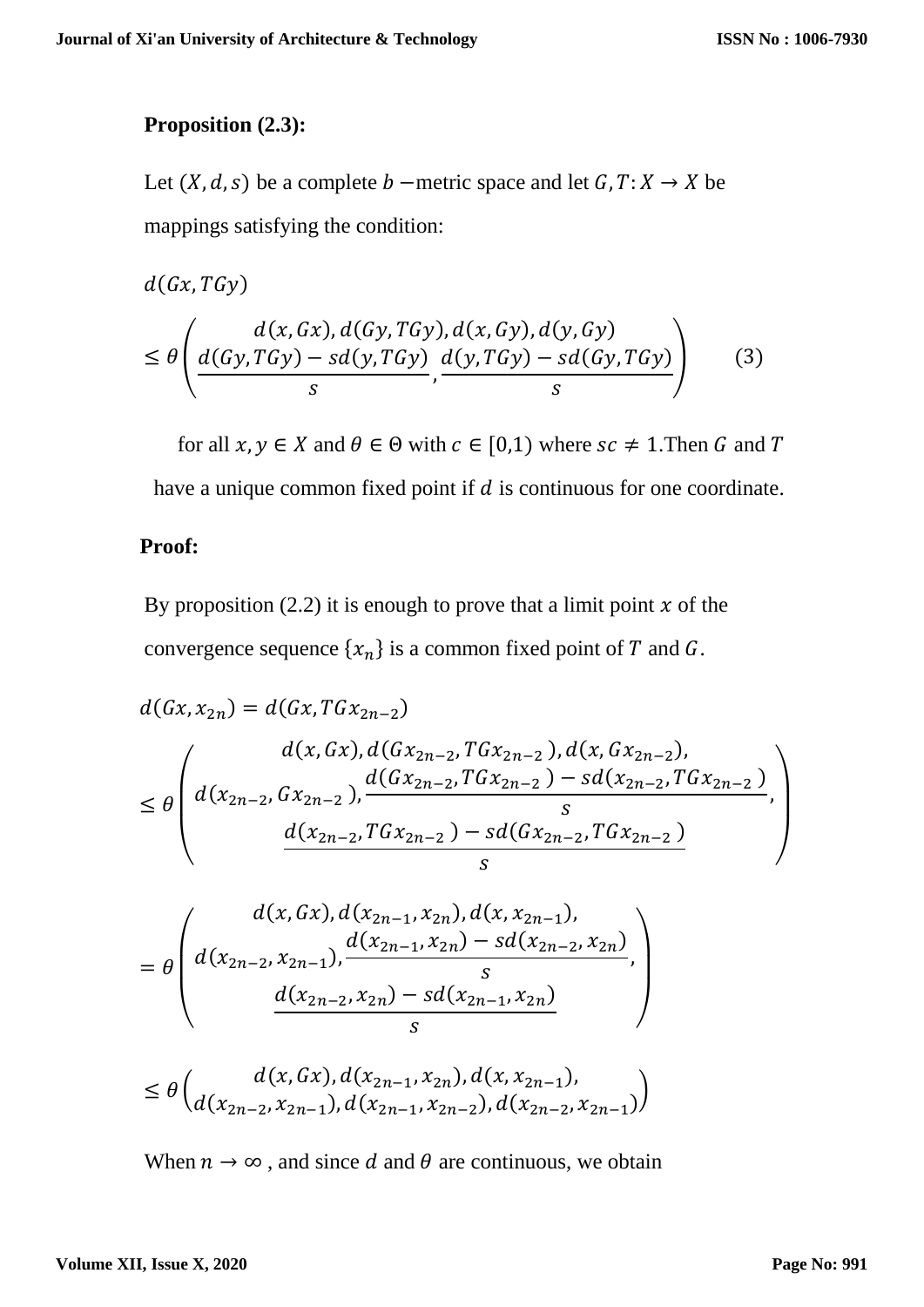$$
d(Gx,x) = \lim_{n \to \infty} d(Gx, TGx_{2n-2}) \leq \theta(d(x,Gx),0,0,0,0,0).
$$

Thus, by Definition (1.1, part (2)), hence  $Gx = x$ .

On the other hand,

$$
d(Tx, x_{2n+1}) = d(Tx, GTx_{2n-1})
$$
  
\n
$$
\leq \theta \left( \frac{d(x, Tx), d(Tx_{2n-1}, GTx_{2n-1}), d(x, Tx_{2n-1}),}{d(x_{2n-1}, Tx_{2n-1}),}
$$
  
\n
$$
\leq \theta \left( \frac{d(Tx_{2n-1}, GTx_{2n-1}) - sd(x_{2n-1}, GTx_{2n-1})}{d(x_{2n-1}, GTx_{2n-1}) - sd(Tx_{2n-1}, GTx_{2n-1})}, \frac{s}{s} \right)
$$

Hence,

$$
d(Tx, x_{2n+1})
$$
  
\n
$$
\leq \theta \left( d(x_{2n-1}, x_{2n}), d(x_{2n}, x_{2n+1}), d(x, x_{2n}),
$$
  
\n
$$
\leq \theta \left( d(x_{2n-1}, x_{2n}), \frac{d(x_{2n}, x_{2n+1}) - sd(x_{2n-1}, x_{2n+1})}{s}, \frac{d(x_{2n-1}, x_{2n+1}) - sd(x_{2n}, x_{2n+1})}{s} \right)
$$
  
\n
$$
= \theta \left( d(x, Tx), d(x_{2n}, x_{2n+1}), d(x, x_{2n}),
$$
  
\n
$$
d(x_{2n-1}, x_{2n}), d(x_{2n}, x_{2n-1}), d(x_{2n-1}, x_{2n}) \right)
$$

as  $n \to \infty$ , we obtain: $d(Tx, x) \leq \theta(d(x, Tx), 0, 0, 0, 0, 0)$ . Thus  $Tx = x$ .

#### **Proposition (2.4):**

Let  $(X, d, s)$  be a complete  $b$  –metric space and let  $G, T: X \rightarrow X$  be mappings satisfying the condition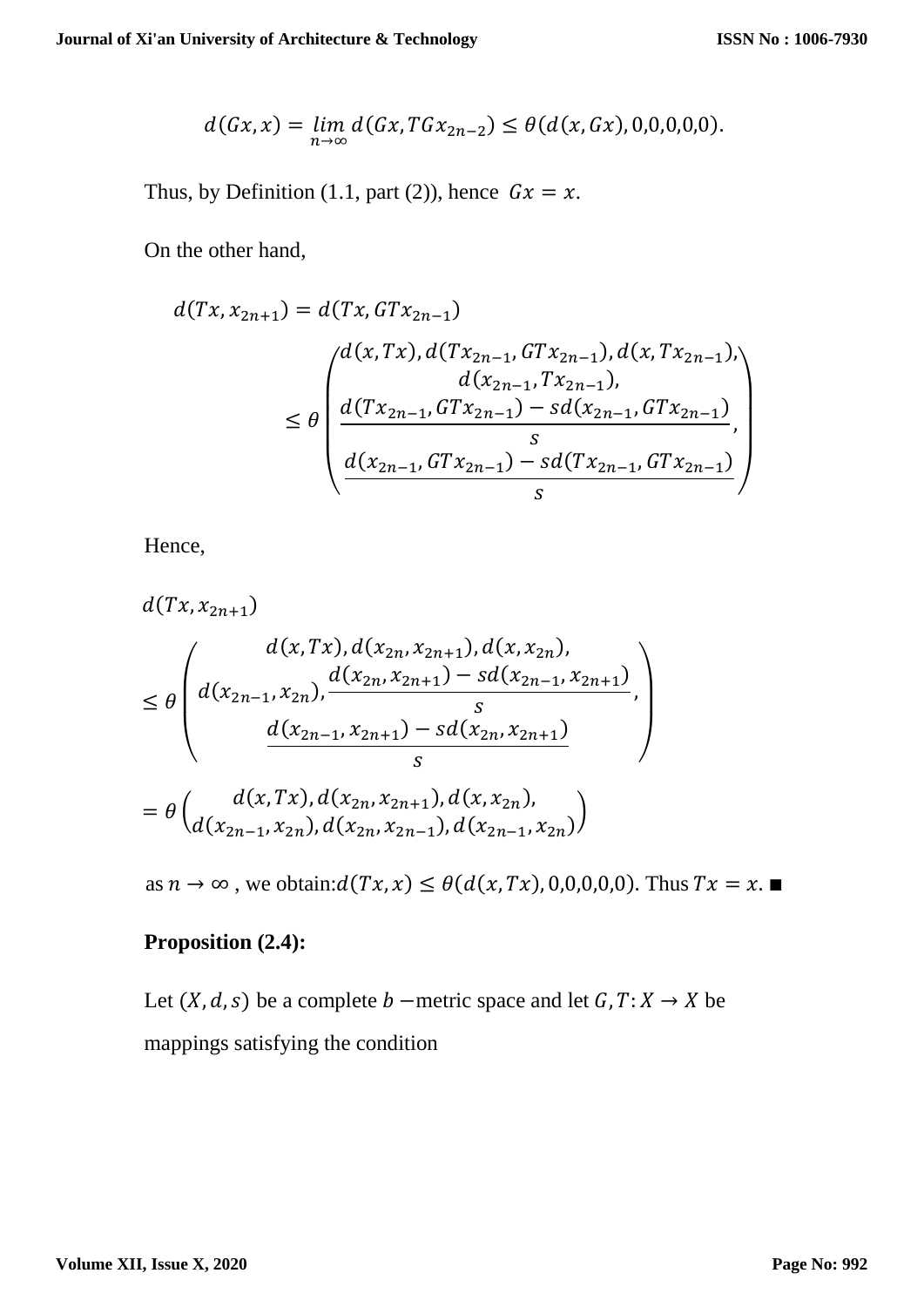$$
d(Gx, TGy)
$$
  
\n
$$
\leq \frac{1}{s} \theta \left( \frac{d(x, Gx), d(Gy, TGy), d(x, Gy), d(y, Gy)}{d(Gy, TGy) - sd(Gy, TGy)} \right)
$$
 (4)

for all  $x, y \in X$  and  $\theta \in \Theta$  with  $c \in [0,1)$  where  $sc \neq 1$ . Then G and T have a unique common fixed point.

#### **Proof:**

Since  $s \ge 1$ , then by proposition (2.2) the sequence  $\{x_n\}$  in X converges to a limit point  $x$  in  $X$ , and it is a unique common fixed point for  $T$ ,  $G$ , infact, by condition (4) we get:

$$
d(Gx, x) = sd(Gx, TGx_{2n-2}) + sd(TGx_{2n-2}, x)
$$
  
\n
$$
\leq \theta \begin{pmatrix} d(x, Gx), d(x_{2n-1}, x_{2n}), d(x, x_{2n-1}), \\ d(x_{2n-2}, x_{2n-1}), d(x_{2n-1}, x_{2n-2}), d(x_{2n-2}, x_{2n-1}) \end{pmatrix}
$$
  
\n
$$
+ sd(x_{2n}, x)
$$

When  $n \to \infty$ , we obtain  $d(x, Gx) \leq \theta(d(x, Gx), 0, 0, 0, 0, 0).$ 

Thus  $Gx = x$ .

$$
d(Tx, x) = sd(Tx, GTx_{2n-1}) + sd(GTx_{2n-1}, x)
$$
  
=  $\theta \begin{pmatrix} d(x, Tx), d(x_{2n}, x_{2n+1}), d(x, x_{2n}), \\ d(x_{2n-1}, x_{2n}), d(x_{2n}, x_{2n-1}), d(x_{2n-1}, x_{2n}) \end{pmatrix}$   
+  $sd(x, x_{2n+1})$ 

aw  $n \to \infty$ , the result has done. ■